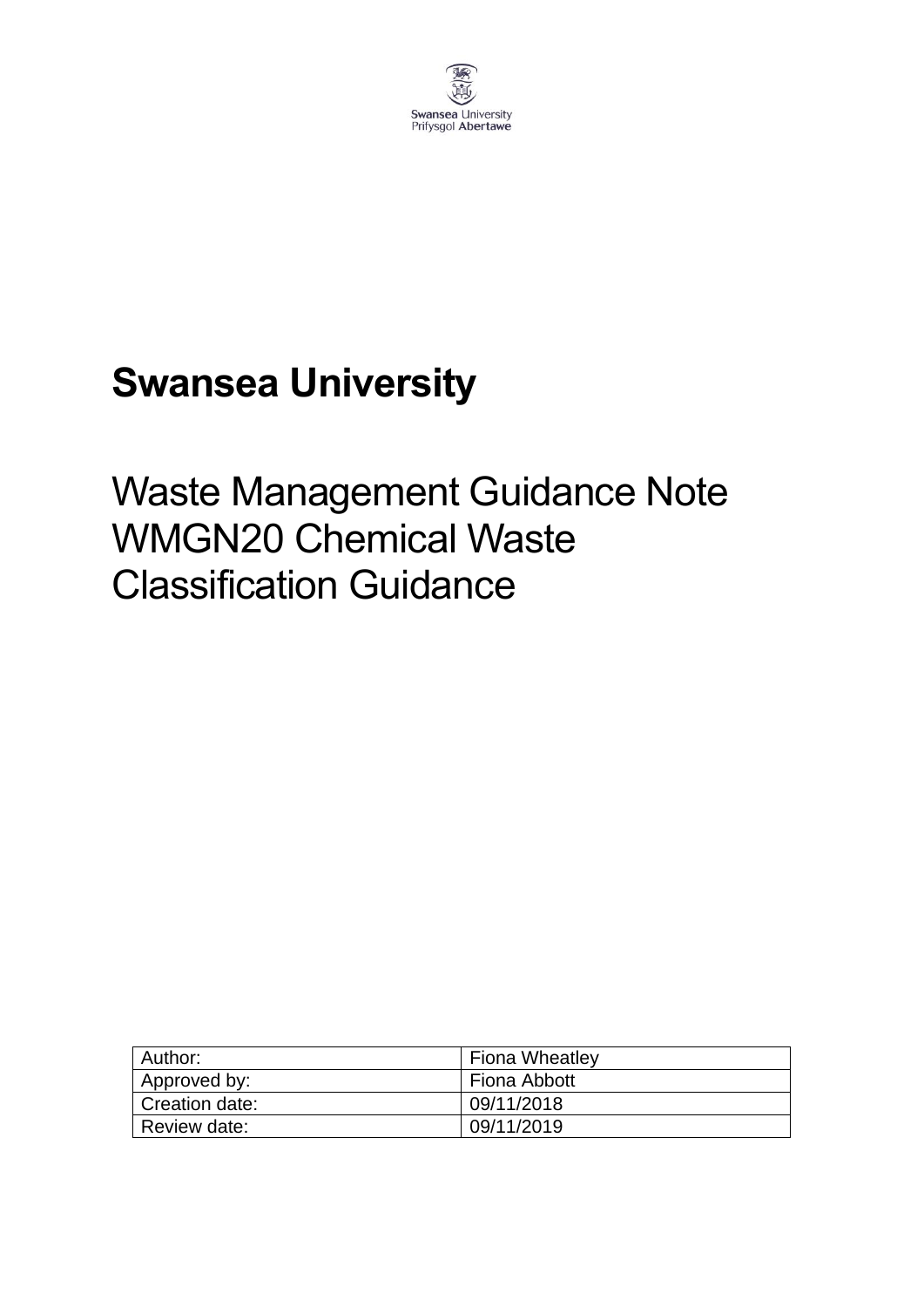| <b>Waste Management Guidance Note WMGN20</b><br><b>Chemical Waste Classification and Storage Guidance</b> |                                      |  |  |  |  |  |
|-----------------------------------------------------------------------------------------------------------|--------------------------------------|--|--|--|--|--|
| <b>Location Generated</b><br>University-wide                                                              |                                      |  |  |  |  |  |
| <b>EWC</b>                                                                                                | Various                              |  |  |  |  |  |
| Type                                                                                                      | <b>Chemical and Hazardous Wastes</b> |  |  |  |  |  |
| <b>Disposal Method</b>                                                                                    | Specialist contractor                |  |  |  |  |  |
| Receptacle type                                                                                           | Various                              |  |  |  |  |  |

# **Duty Of Care**

To ensure the that the University complies with its Duty of Care, as set out in section 34 of the Environment Protection Act 1990, the University must ensure that all waste is stored in such a way as to prevent escape or leakage whilst on site or in storage.

- Waste is only kept, treated, deposited or disposed of in accordance with a waste management licence or other authorisation
- Waste does not escape from the control of the holder
- Waste is only transferred to authorised persons such as registered waste carriers or licensed disposal operations permitted to accept that type of waste
- All transfers / movements of the waste are accompanied by an adequate written description of the waste which will allow waste to be identified and subsequently handled correctly

The University must act to keep stored waste safe against:

- corrosion or wear of waste containers;
- accidental spilling or leaking or inadvertent leaching from waste unprotected from rainfall;
- accident or weather breaking contained waste open and allowing it to escape;
- waste blowing away or falling while stored or transported; and
- scavenging of waste by vandals, thieves, children, trespassers or animals

This Duty of Care begins with the person/s who produced the waste and it cannot be delegated to others. This duty is legally enforceable and breaches can lead to criminal prosecution of individuals and the University. As a result, the University (its staff and students) must make every effort to categorise, segregate and contain waste according to standards imposed by current legislation.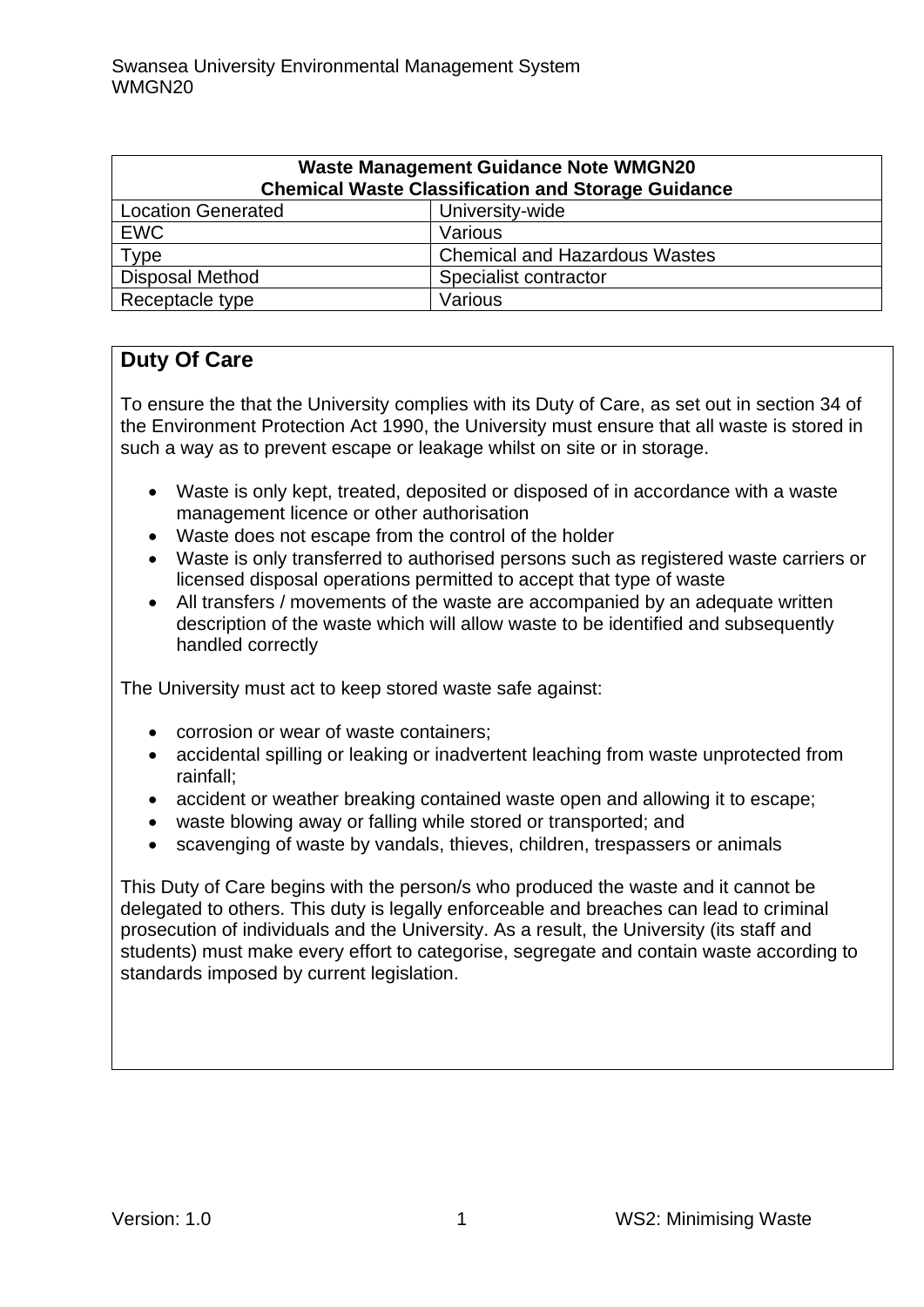# **Responsibilities**

## **PSUs/Colleges:**

- Must ensure they have a system in place for **Chemical Risk Assessment** of hazardous substances and that assessments identify the correct means of disposal.
- Must ensure that chemicals are stored in suitable containers and are correctly and fully labelled for collection.
- Take chemical waste to the appropriate chemical waste store for disposal
- Must send fully completed chemical waste disposal request forms to Sustainability prior to taking chemical waste to the storage area. A paper copy of the form should be provided when taking the chemical waste to the store.

# **University Staff and Students are responsible for:**

- Minimising raw material consumption and waste production when working, through careful work planning
- Reusing and recycling materials wherever practicable
- Identifying the intrinsic hazards of the waste produced, identifying the appropriate waste disposal route and disposing of waste accordingly
- Segregating, containing and appropriately labelling waste in order to avoid problems of mixing incompatible wastes and to avoid spreading hazards in the work area
- Bringing to the attention of the College/PSU Health & Safety Lead and/or Environmental Officer or other nominated person(s) any non-conformance in relation to this policy / departmental waste management procedures
- Ensuring that ALL unwanted chemicals, samples, accumulations of materials etc, including those in cupboards, fridges and freezers, are disposed of correctly at the end of their studies, project(s) or employment with the University

## **Sustainability;**

- Providing guidance on waste classification
- Management of chemical waste disposal on behalf of the University via an authorised contractor(s)
- Maintaing central copies of WTN and HWCN
- Keeping abreast of developments in UK and EU waste and environmental management legislation
- Timely and appropriate communication of classification and storage advice and requirements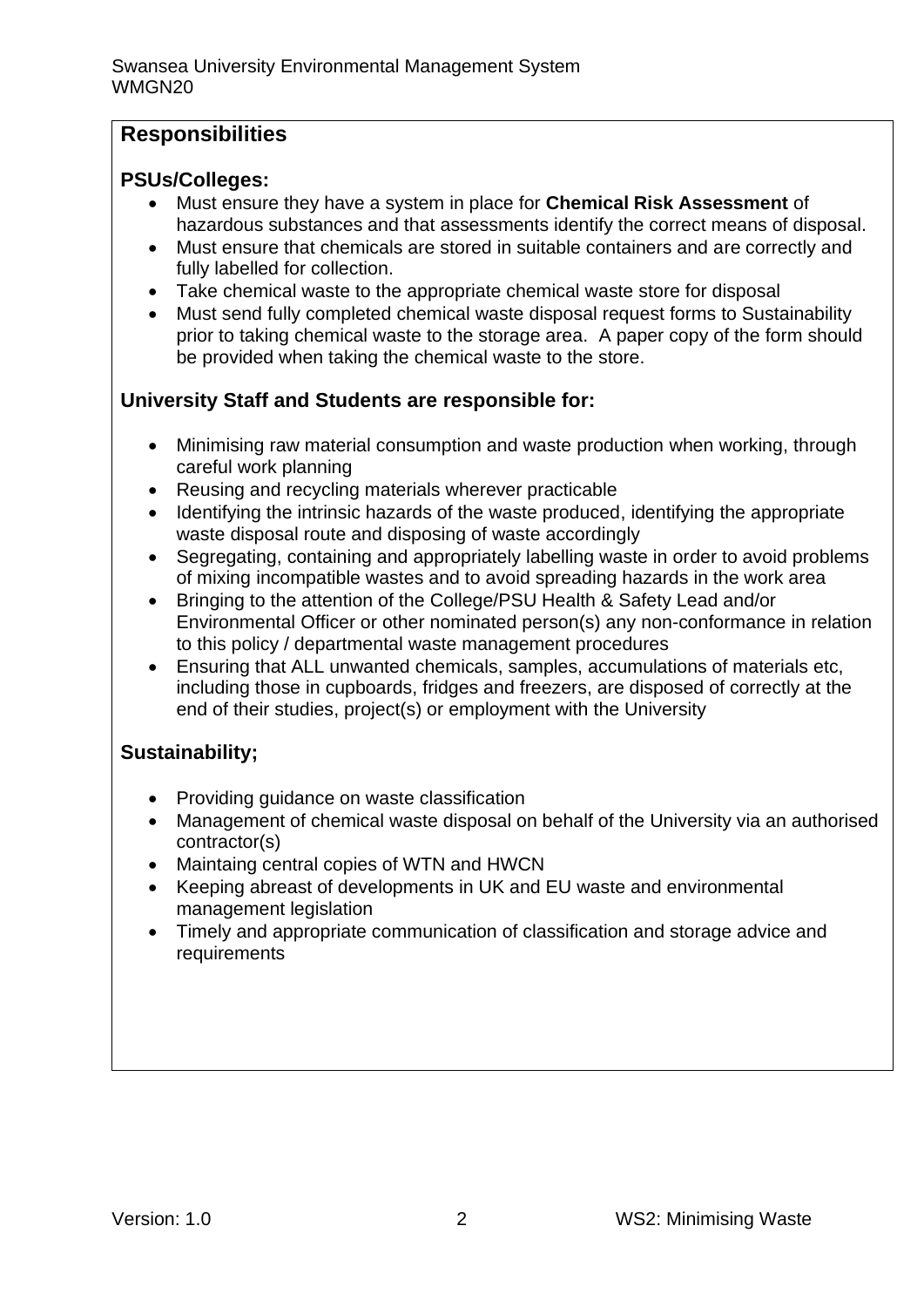# **Waste Classification for disposal**

To dispose of chemical waste via the University Chemical Waste Store, the wastes' primary Hazardous Property (HP) must be identified on the University's Chemical Waste Disposal Form which can be found **[here](https://www.swansea.ac.uk/sustainability/waste/#waste-management-guidance-notes=is-expanded)** under the 'Waste Management Guidance Note' section.

To aid with the assessment and classification of waste to determin its Hazarodus Property (HP) the following steps should be taken;

#### **1. Determine the chemical composition of the waste**

Information on the composition of waste can be found on the manufacturers Safety Data Sheet (SDS) or held on the appropriate Chemcial Risk Assessment / COSHH **Assessments** 

A record **must** be kept of the content of all experiment chemical solutions as unknown chemicals may pose a risk, and are costly to dispose of as they must be tested to determine composition to enable classification.

#### **2. Assess the Hazardous Properties (HP) of the waste**

Numbered HP1 to HP15 there are 3 methods in which to calculate if a waste displays a hazardous property;

- a. Calculation: Referring to a concentration limit for a **hazard statement code (s)**,
- b. Testing: To prove whether a particular hazardous property is present or not (typically used for the physical properties – explosive, oxidising, and flammable), or
- c. The safety data sheet: If the waste is a manufactured product whose composition **has not changed**, the SDS for that specific product can be used

If the composition has not changed and a SDS can be used, the following steps can be taken to complete the Chemical Waste Disposal Form.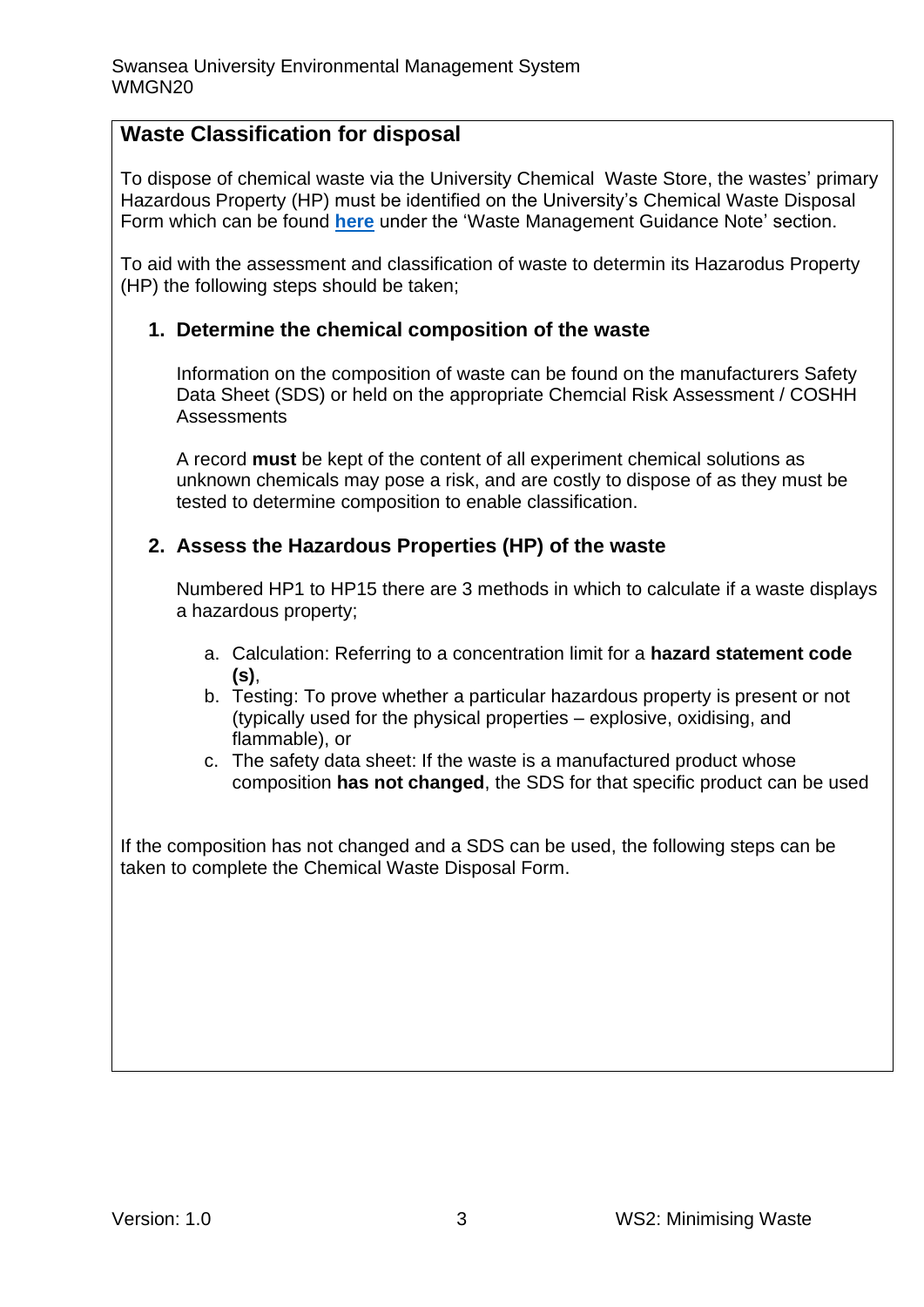

# **2. Convert the Hazardous Statement into the Hazardous Property HP <sup>1</sup>**

| Hazard<br>statement | <b>Description</b>                                                                 | Hazard Class and Category<br>In Table 3.1 of CLP |                      | Threshold <sup>2</sup> | <b>Hazardous</b><br>Property |  |
|---------------------|------------------------------------------------------------------------------------|--------------------------------------------------|----------------------|------------------------|------------------------------|--|
|                     | Heating may cause a fire.                                                          | SAY-React                                        | C, D, E, F           | See Appendo: C3        |                              |  |
|                     |                                                                                    | Org. Perce.                                      | CDEF                 |                        |                              |  |
| H250                | Catches fire spontaneously if exposed to air.                                      | Pyr. Lig.                                        |                      | See Appendix C3        | HP <sub>3</sub>              |  |
|                     |                                                                                    | Pyr. Sol.                                        | ٠                    |                        |                              |  |
| H261                | Self-heating: may catch fre.                                                       | Self-heat.                                       |                      | See Appendix C3        | <b>KR3</b>                   |  |
| H252                | Self-heating in large quantities; may catch fire.                                  | Self-heat                                        | 2<br>See Appendix C3 |                        | HP.3                         |  |
| <b>H260</b>         | in contact with water releases flammable gases which may ignite.<br>spontaneously. | Water-react                                      |                      | See Appendix C3        | <b>HP3</b>                   |  |
| H261                | In contact with water releases flammable gases.                                    | Water-react                                      | 2                    | See Appendix C3        | HP3                          |  |
| H270                | May cause or intensity fire, oxidiser.                                             | Ox Gas                                           | ¥                    | See Appendix C2        | HP2                          |  |
| H271                | May cause fire or explosion: strong cxidiser.                                      | Ox Sol.                                          | ٠                    | See Appendix C2        | HP2                          |  |
| H272                | May intensify fire; oxidiser.                                                      | Ox Sol                                           | 2.3                  | See Appendix C2        | HP2                          |  |
| H280                | Contains gas under pressure: may explode if heated.                                | n'a                                              | n/a                  | n/a                    | rva                          |  |
| H281                | Contains refrigerated gas; may cause cryogenic burns or injury.                    | rva:                                             | n'a                  | n/a                    | n/a                          |  |
| H290                | May be corrosive to metals.                                                        | Met. Corr.                                       | 1                    | rva                    | na                           |  |
| <b>H300</b>         | Fatal if swallowed.                                                                | Acute Tox                                        |                      | Sum (0.1%)             | HP 6                         |  |
|                     |                                                                                    | Acute Tox                                        | ż                    | Sum (0.25%)            | HP 6                         |  |
| 1001                | Toxic if swallowed.                                                                | Acuté Tox.                                       | э                    | Sum (5%)               | HPE                          |  |
| H302                | Hamful if swallowed.                                                               | Acute Tox:                                       | a                    | Sum (25%)              | HP &                         |  |
|                     | May be fatal if swallowed and enters airways.                                      | Asp. Tox.                                        | ٩                    | Sum (10%)              | <b>HE</b>                    |  |

<sup>1</sup> [WM3 Waste Technical Guidance P13](https://assets.publishing.service.gov.uk/government/uploads/system/uploads/attachment_data/file/719394/Waste-classification-technical-guidance-WM3.pdf)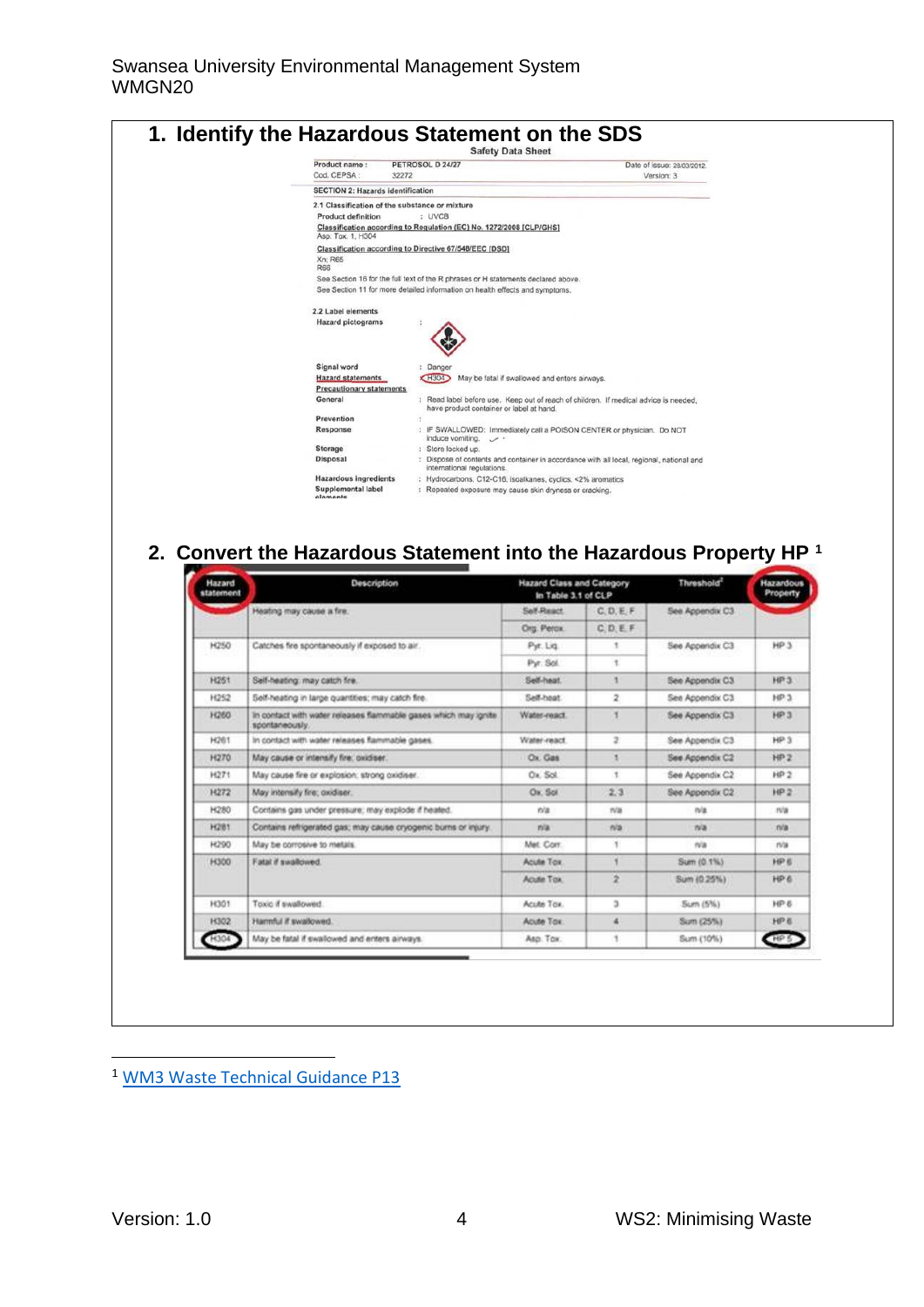#### **Hazard Statement**

These are standardised phrases and alpha-numerical codes used to describe particular hazards (similar to Risk Phrases). The coding relates to a primary hazard, followed by a two digit sequential code and descriptive text.

| <b>Hazardous Statement</b> | <b>Hazardous Property</b>              | <b>WM3 Appendix C - HP</b><br><b>Assessment</b> |  |  |  |  |
|----------------------------|----------------------------------------|-------------------------------------------------|--|--|--|--|
| Physical Hazards: H2 ##    | <b>HP1 Explosive</b>                   | Page C <sub>3</sub>                             |  |  |  |  |
| e.g. H221 Flammable        | <b>HP2 Oxidiser</b>                    | Page C7                                         |  |  |  |  |
| gas.                       | <b>HP3 Flammable</b>                   | Page C9                                         |  |  |  |  |
| Health Hazards: H3 ##      | <b>HP4 Irritant</b>                    | Page C15                                        |  |  |  |  |
| e.g. H312 Harmful in       | HP5 Specific Target Organ/             | Page C19                                        |  |  |  |  |
| contact with skin          | <b>Aspiration Toxicity</b>             |                                                 |  |  |  |  |
|                            | <b>HP6 Acute Toxicity</b>              | Page C23                                        |  |  |  |  |
|                            | <b>HP7 Carcinogenic</b>                | Page C27                                        |  |  |  |  |
|                            | <b>HP8 Corrosive</b>                   | Page C29                                        |  |  |  |  |
|                            | <b>HP9 Infectious (Clinical Waste)</b> | Page C33 (Not accepted in                       |  |  |  |  |
|                            |                                        | Chemical waste store)                           |  |  |  |  |
|                            | HP10 Toxic for reproduction            | Page C33                                        |  |  |  |  |
|                            | HP11 Mutagenic                         | Page C37                                        |  |  |  |  |
|                            | <b>HP12 Acute Toxic Gas</b>            | Page 41 (Not accepted in                        |  |  |  |  |
|                            |                                        | Chemical waste store)                           |  |  |  |  |
|                            | <b>HP13 Sensitising</b>                | Page C45                                        |  |  |  |  |
| Environmental: H4 ##       | <b>HP14 Ecotoxic</b>                   | Page C47                                        |  |  |  |  |
| e.g. H401 Toxic to         |                                        |                                                 |  |  |  |  |
| aquatic life               |                                        |                                                 |  |  |  |  |

The system also includes two signal words, which appear on chemical labels to relate the severity of the hazards to the user.

• Warning: indicates a less severe hazard

• Danger: indicates a more severe hazard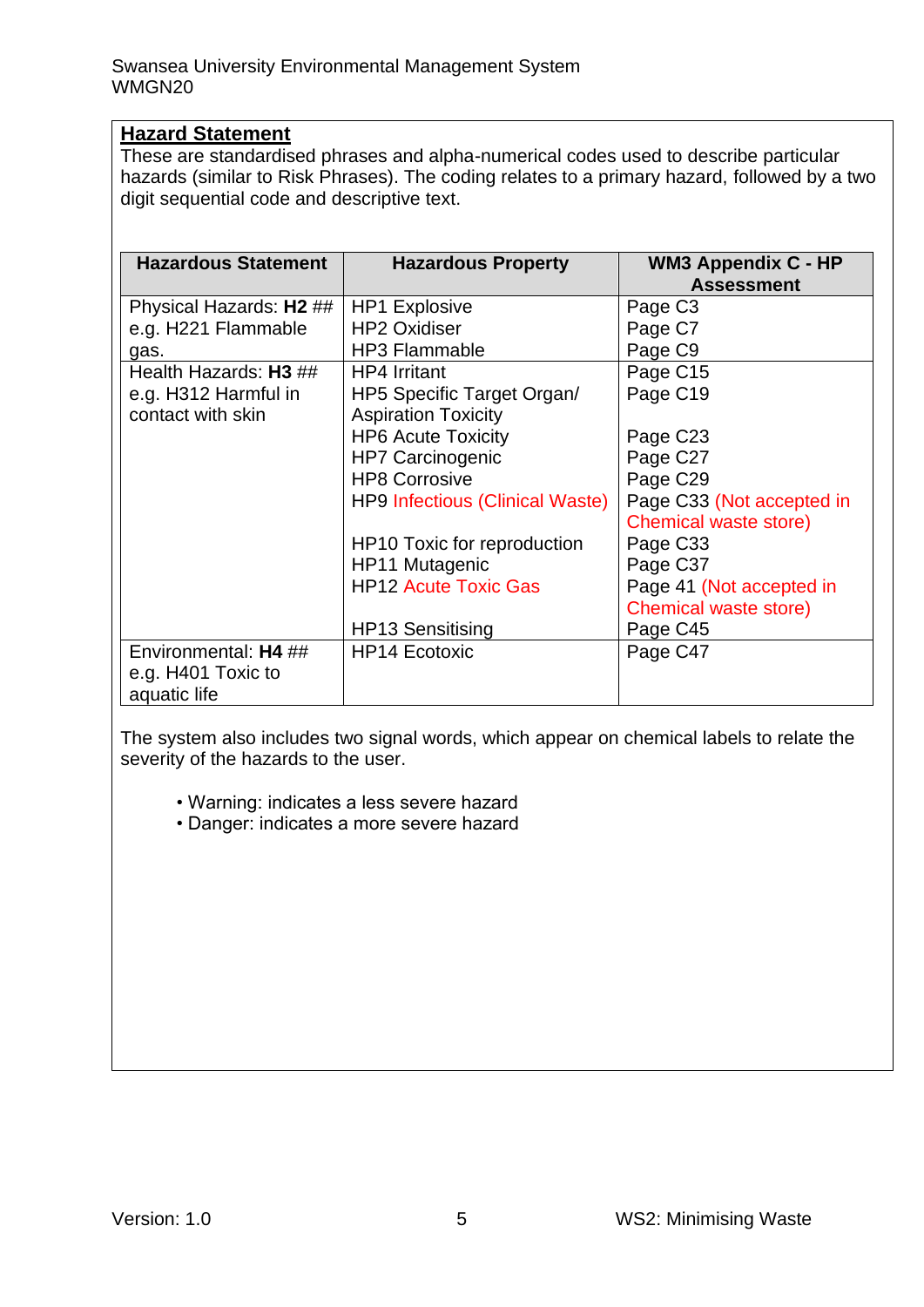#### **3. Record the Hazardous Property (HP) of the Waste on the Chemical Waste Disposal Form**

| File<br>Paste                          | Insert Page Layout<br>Home<br>$\chi$ Cut<br>Calibri<br><sup>E</sup> n Copy +<br>Format Painter<br>Clipboard<br>$\overline{12}$ |                                     | Font                    | Formulas Data Review View<br>$\mathbf{F}$ 11 $\mathbf{A} \mathbf{A}$ $\mathbf{A} = \mathbf{I}$ $\mathbf{B}$ $\mathbf{B}$ $\mathbf{A}$ $\mathbf{A}$<br>B <i>I</i> U -   ⊞ -   ⑦ - A -   ≣ ≣ ≣   ض ≣ ≣   ⊠ Merge & Center - │ ❤ - % 9 │ 50 -90<br>$\overline{12}$ | Alignment                                                            | Developer                                                          |                                                             | General<br>$\sqrt{2}$                                                                      | $\bigcirc$ Tell me what you want to do<br>$\tau$<br>Number<br>$\overline{12}$              | Conditional Format as Cell<br>Formatting * Table * Styles *<br>Styles | 급<br>$\mathbf{v}$                                                                         | F<br>Insert Delete Format<br>Cells                                       | $\overline{\bigtriangledown}$ Fill $\tau$<br>Clear - | $\Sigma$ AutoSum |
|----------------------------------------|--------------------------------------------------------------------------------------------------------------------------------|-------------------------------------|-------------------------|-----------------------------------------------------------------------------------------------------------------------------------------------------------------------------------------------------------------------------------------------------------------|----------------------------------------------------------------------|--------------------------------------------------------------------|-------------------------------------------------------------|--------------------------------------------------------------------------------------------|--------------------------------------------------------------------------------------------|-----------------------------------------------------------------------|-------------------------------------------------------------------------------------------|--------------------------------------------------------------------------|------------------------------------------------------|------------------|
| J15                                    | -11<br>$\times$<br>$\mathbf{v}$ .                                                                                              | $\checkmark$                        | fx                      |                                                                                                                                                                                                                                                                 |                                                                      |                                                                    |                                                             |                                                                                            |                                                                                            |                                                                       |                                                                                           |                                                                          |                                                      |                  |
| $\mathbf{A}$<br>ᆀ<br>$\mathbf{1}$      | B                                                                                                                              | -C                                  | $\mathbf{D}$            | Engineering                                                                                                                                                                                                                                                     | F.                                                                   | G                                                                  | н.                                                          |                                                                                            |                                                                                            |                                                                       |                                                                                           | M                                                                        | N                                                    | $\circ$          |
| $\overline{c}$<br>$\overline{3}$       | <b>CHEMICAL WASTE DISPOSAL REQUEST FORM</b><br>ONCE COMPLETE PLEASE SEND TO ESTATES-WASTE@SWANSEA.AC.UK                        |                                     |                         |                                                                                                                                                                                                                                                                 |                                                                      |                                                                    |                                                             |                                                                                            |                                                                                            |                                                                       | 352                                                                                       | Prifysgol<br>Abertawe<br>Swansea<br><b>University</b>                    |                                                      |                  |
| $\overline{4}$<br>5<br>$6\overline{6}$ | <b>School/Dept:</b><br>College:<br>Ext No:<br><b>Contact name:</b><br>Laboratory:<br>Date:                                     |                                     |                         |                                                                                                                                                                                                                                                                 |                                                                      |                                                                    |                                                             |                                                                                            |                                                                                            |                                                                       |                                                                                           |                                                                          |                                                      |                  |
| 8                                      | <b>Substance Name</b><br>(mandatory filed)                                                                                     | CAS<br>number<br>(if<br>applicable) | Quartzy<br>ID<br>number | <b>Description of container</b><br>e.g. winchester bottle<br>(mandatory field)                                                                                                                                                                                  | <b>State</b><br>(Liquid, solid,<br>powder etc.)<br>(mandatory field) | Weight/<br>Volume<br>(kg/ml)<br><i><b>Imandatory</b></i><br>field) | <b>Quantity</b><br>number of<br>item<br>mandatory<br>field) | Laboratory/<br>Location<br>disposing of<br>(Building &<br>room no)<br>(mandatory<br>field) | <b>Hazard Property (s)</b><br>$(H1-H15)$<br>See SDS Safety Data Sheet<br>(mandatory field) | labelled?<br>(mandatory field)                                        | Is the container fully Have you provided the<br>SDS for the substance<br>(if appropriate) | <b>Storage</b><br>requirements<br>(from SDS Safety<br><b>Data Sheet)</b> | Date of<br>disposal                                  |                  |
| 9<br>10                                |                                                                                                                                |                                     |                         |                                                                                                                                                                                                                                                                 |                                                                      |                                                                    |                                                             |                                                                                            |                                                                                            |                                                                       |                                                                                           |                                                                          |                                                      |                  |
| 11<br>12<br>13                         |                                                                                                                                |                                     |                         |                                                                                                                                                                                                                                                                 |                                                                      |                                                                    |                                                             |                                                                                            |                                                                                            |                                                                       |                                                                                           |                                                                          |                                                      |                  |
| 14<br>15<br>16                         |                                                                                                                                |                                     |                         |                                                                                                                                                                                                                                                                 |                                                                      |                                                                    |                                                             |                                                                                            |                                                                                            |                                                                       |                                                                                           |                                                                          |                                                      |                  |
| 17<br>18                               |                                                                                                                                |                                     |                         |                                                                                                                                                                                                                                                                 |                                                                      |                                                                    |                                                             |                                                                                            |                                                                                            |                                                                       |                                                                                           |                                                                          |                                                      |                  |

To ensure safe storage, if the waste's Hazardous Property is HP4 or HP8 (Category 1A 1B 1C)it must be identified on the Chemical Waste Disposal form in the 'Substance Name'section if the waste is;

- Corrosive; Acid Mineral Inorganic
- Corrosive; Acid organic
- Corrosive; Acid organic base

Once the Chemical Waste Disposal Form has been completed, with all mandatory fields complete, it must be emailed to [estates-waste@swansea.ac.uk](mailto:estates-waste@swansea.ac.uk) along with a copy of all the listed wastes' SDS for assessment. An example of a correctly completed form is in Appendix A.

If the composition of the waste is unknown then [WM3 Waste Classification Technical](https://assets.publishing.service.gov.uk/government/uploads/system/uploads/attachment_data/file/719394/Waste-classification-technical-guidance-WM3.pdf)  [Guidance,](https://assets.publishing.service.gov.uk/government/uploads/system/uploads/attachment_data/file/719394/Waste-classification-technical-guidance-WM3.pdf) under the guidance of the Sustainability team, must be consulted. If the HP cannot be identified wastes must be tested at cost to the College/PSU.

It is the producers responsibility to classifiy their chemical waste, however guidance will be providedby contacting [estates-waste@swansea.ac.uk](mailto:estates-waste@swansea.ac.uk)

If a European Waste Code (EWC) for waste disposal is required by any Colleges or PSUs please consult [estates-waste@swansea.ac.uk.](mailto:estates-waste@swansea.ac.uk)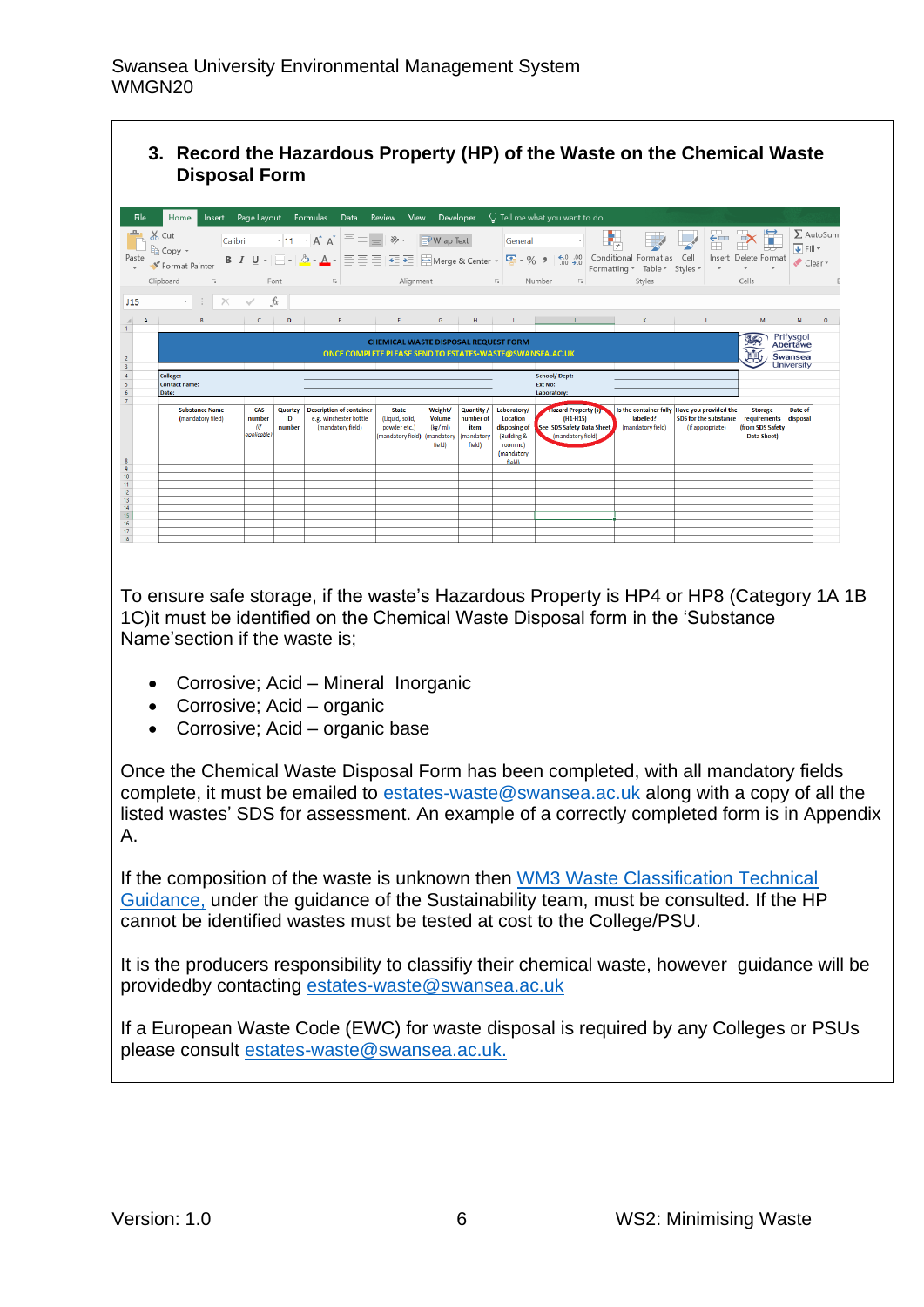# **Waste Segregation and Safe Storage According to Hazard Classification**

Poor or incorrect chemical storage practices can lead to inadvertent reactions between incompatible materials with the potential to cause harm, fire or even explosions. All chemicals should be stored in such a manner as to prevent incompatible materials from being accidentally mixed together in the event of the breakage of one or more containers in the storage area, or to prevent the formation and build-up of reactive vapours.

Chemicals should not be stored alphabetically unless they have first been separated into their hazard classes. There are no absolute rules on how many classes of chemicals should be segregated as the degree of segregation will depend upon the risk. However, isolation of chemicals into the basic hazard classes will eliminate most accidental adverse reactions that may occur due to breakages or leakages in storage areas.

The table Chemical Storage By Hazard Category<sup>2</sup> acts as a reference quide for chemical compatibility. However always consult the SDS (with relevant storage information transposed onto the Chemical Waste Disposal Form) and chemical risk assessment.



# **Chemical Storage By Hazard Category**

<sup>22</sup> Table Chemical Storage by Hazard Category [\(Warwick.ac.uk\)](https://warwick.ac.uk/services/healthsafetywellbeing/guidance/chemical_safety/segregationofchemicals/chemical_segregation_chart.jpg?)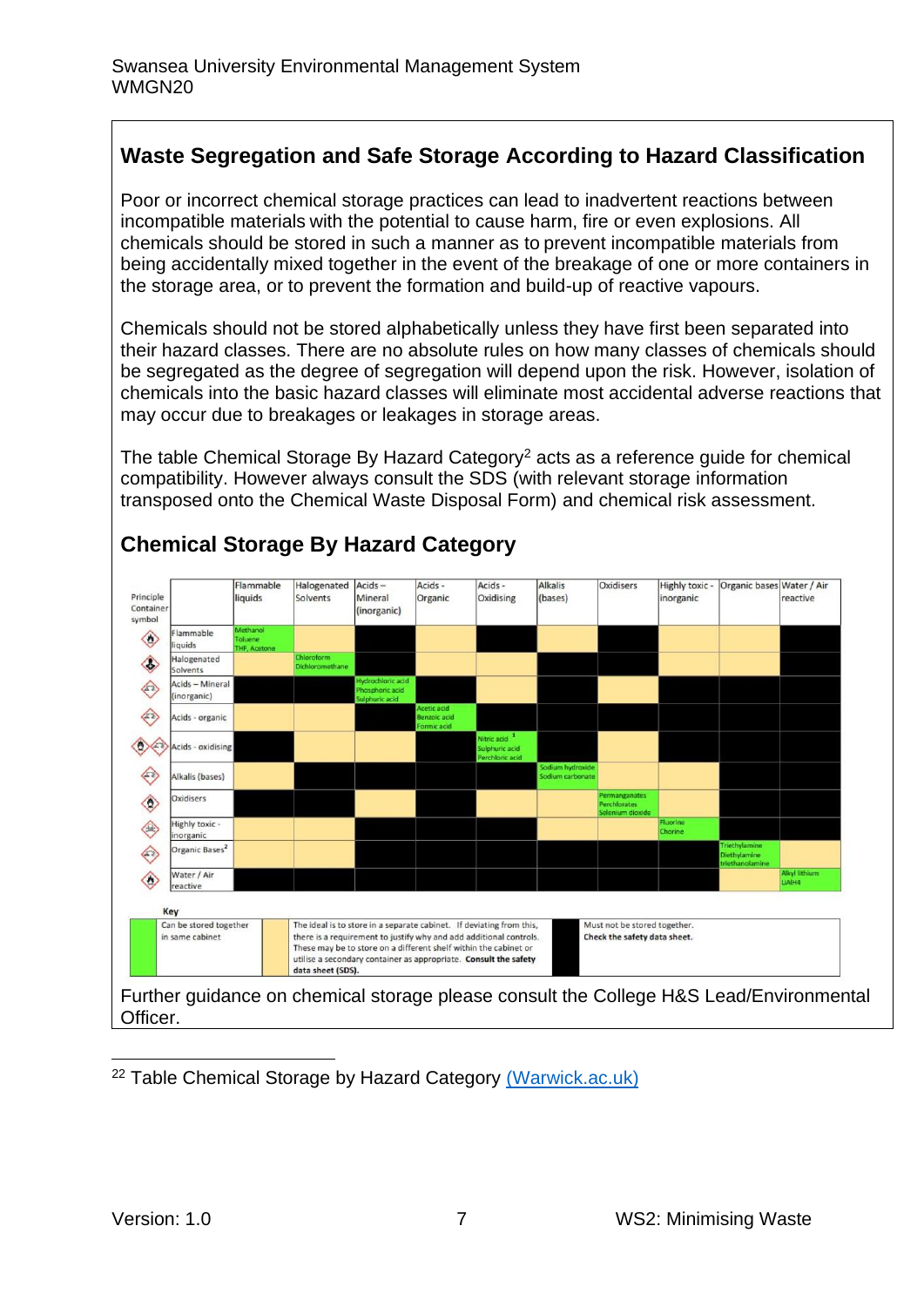# **Guidance on Waste Organic Solvent Classification**

Organic solvents can be bulked up for waste disposal. However, some are incompatible with one another so it is necessary to collect in two separate categories**: Halogenated and Nonhalogenated.** This segregation is also necessary because halogenated substances require more extensive treatment in order to minimise environmental pollution during waste disposal.

All efforts should be made to record the composition of Halogenated and Non-halogenated waste to aid disposal. Composition should be captured as best as possible on the chemical waste disposal label placed on the external surface of the Winchesters, and on the Chemicals Waste Disposal Form for disposal.

# **Aqueous Solvent Waste**

All efforts should be made to record the composition of aqueous waste to aid disposal. Composition should be captured as best as possible on the chemical waste disposal label placed on the Winchester, and on the Chemical Waste Disposal Form for disposal.

# **Chemical Waste Containers**

Winchesters must be suitable for the type of waste being stored within, therefore the following guidelines should be followed:

- Glass Winchesters: may be used for most chemicals, but **not** hydrofluoric acid waste
- Plastic Winchesters: suitable for acids and alkalis. However do **not** use for aggressive solvents, or mixtures containing aggressive solvents.
- Containers/bottles designed for solids must not be used for liquids wastes.

The condition of all Winchesters and containers must be checked (responsibility of the waste producer) before disposal. Winchesters must **not** be overfilled. Winchesters should be filled only filled to the shoulder and **no** higher. Caps should not be over tightened, with Winchesters containing a highly or extremely flammable liquid (HP3)not being filled above 3/4 full.



Figure 1 – Example of an incorrectly used Winchester and guide fill point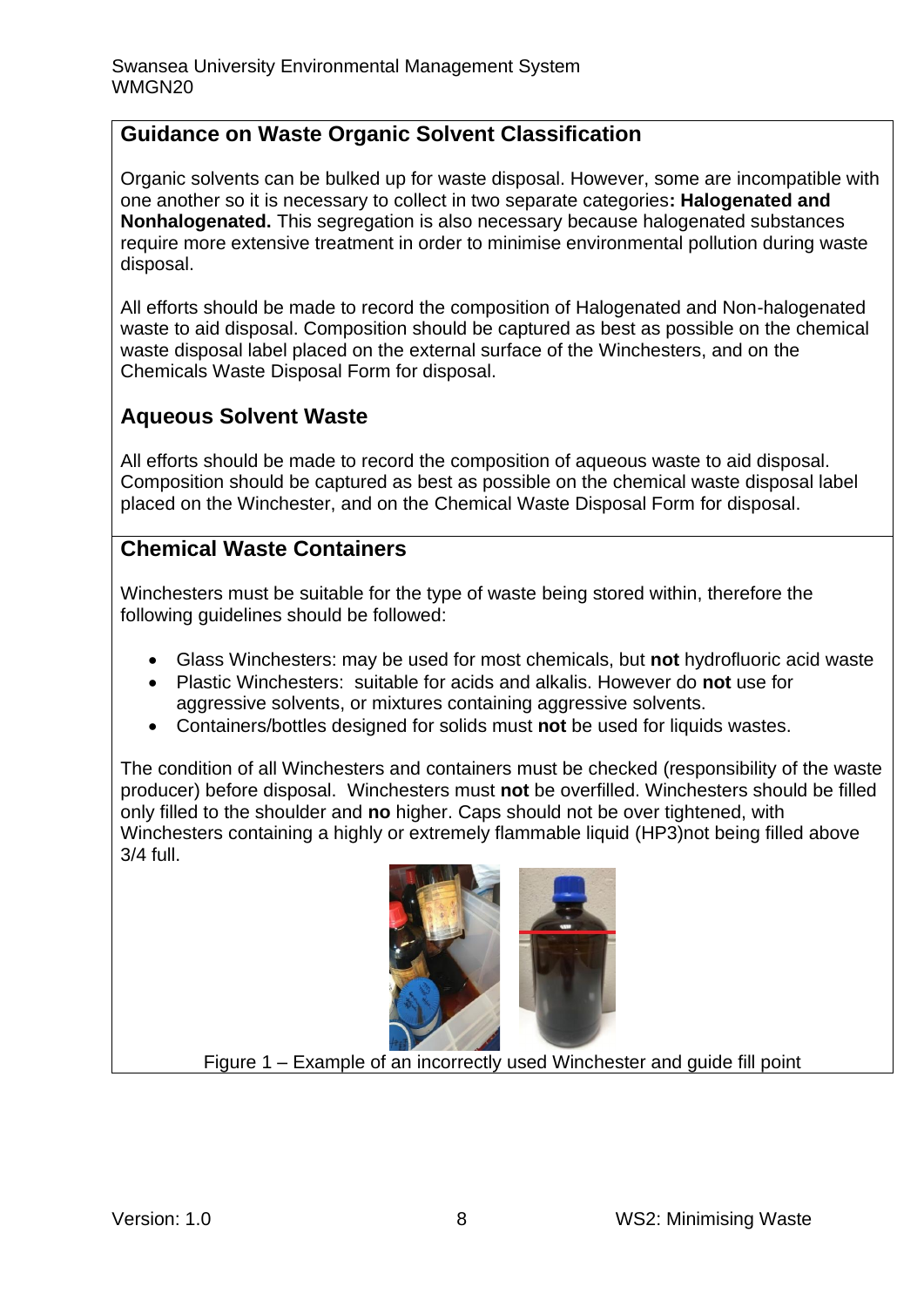# **Disposal**

Once the wastes primary hazardous property has been identified, please see **8.1.5 WMP Chemical Waste Store User Procedure** which can be found **[here](https://www.swansea.ac.uk/sustainability/ems/#labs=is-expanded)**.

**For further guidance please contact [Estates-Waste@Swansea.ac.uk](mailto:Estates-Waste@Swansea.ac.uk)**

# **Forms & Labelling**

All relevant forms, labels and further waste guidance can be found **[here.](https://www.swansea.ac.uk/sustainability/waste/#waste-management-guidance-notes=is-expanded)**